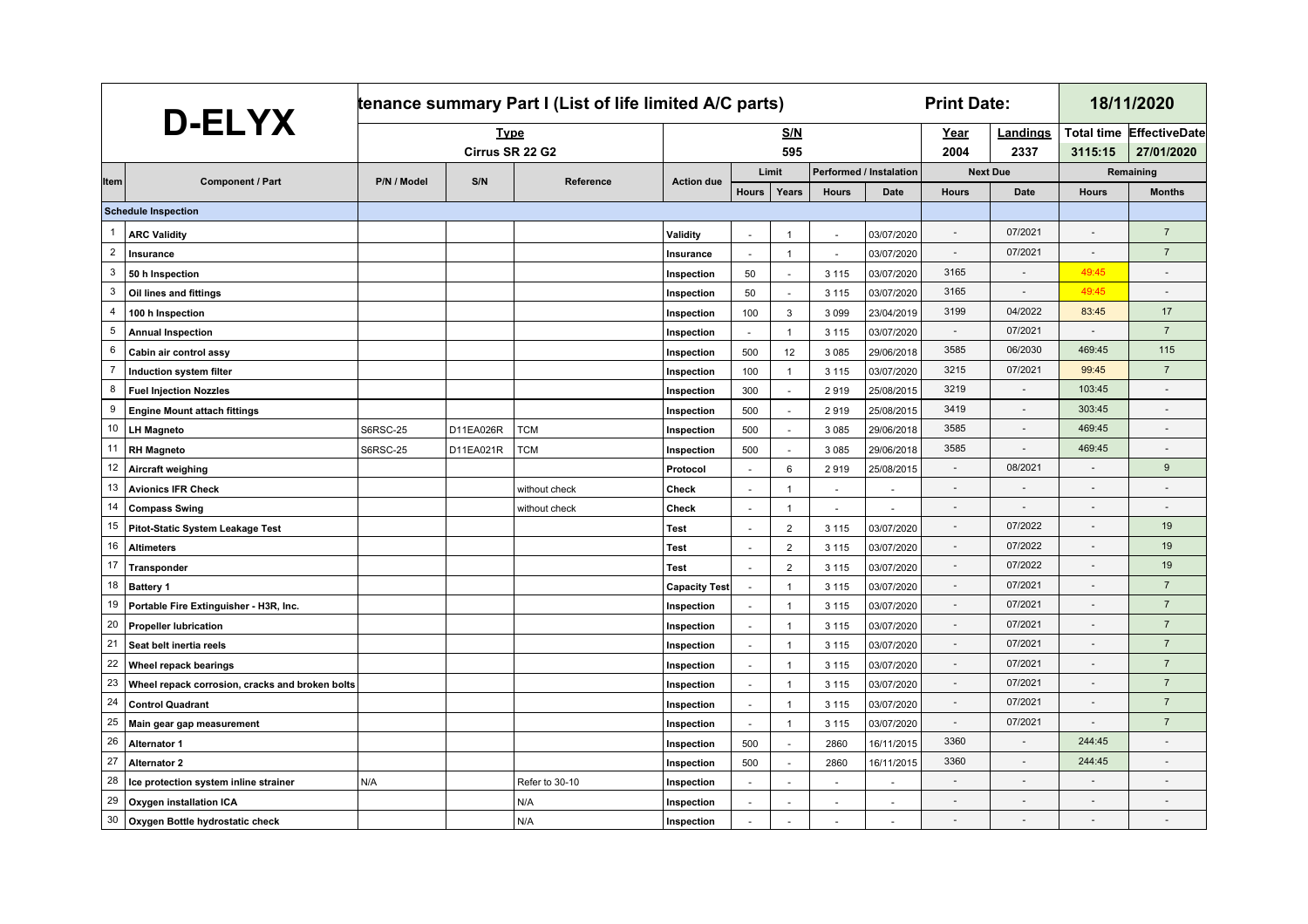| <b>D-ELYX</b>  |                                             | tenance summary Part I (List of life limited A/C parts) |              |                                        |                   |              |                | <b>Print Date:</b> |                                | 18/11/2020               |                 |                          |                      |
|----------------|---------------------------------------------|---------------------------------------------------------|--------------|----------------------------------------|-------------------|--------------|----------------|--------------------|--------------------------------|--------------------------|-----------------|--------------------------|----------------------|
|                |                                             |                                                         | <b>Type</b>  |                                        |                   |              | <b>S/N</b>     |                    |                                | Year                     | <u>Landings</u> | <b>Total time</b>        | <b>EffectiveDate</b> |
|                |                                             | Cirrus SR 22 G2                                         |              |                                        | 595               |              |                |                    |                                | 2004                     | 2337            | 3115:15                  | 27/01/2020           |
| ltem           | <b>Component / Part</b>                     | P/N / Model                                             | S/N          | Reference                              | <b>Action due</b> |              | Limit          |                    | <b>Performed / Instalation</b> | <b>Next Due</b>          |                 | Remaining                |                      |
|                |                                             |                                                         |              |                                        |                   | <b>Hours</b> | Years          | <b>Hours</b>       | Date                           | <b>Hours</b>             | Date            | <b>Hours</b>             | <b>Months</b>        |
| 31             | <b>Transient voltage suppressors</b>        |                                                         |              |                                        | Inspection        |              | $\overline{1}$ | 3 1 1 5            | 03/07/2020                     |                          | 07/2021         |                          | $\overline{7}$       |
|                |                                             |                                                         |              |                                        |                   |              |                |                    |                                |                          |                 |                          |                      |
|                | <b>Overhaul schedule</b>                    |                                                         |              |                                        |                   |              |                |                    |                                |                          |                 |                          |                      |
|                | <b>Engine - Teledyne Continental Motors</b> | IO-550-N46B                                             | 1004484      | Refer TCM SIL 98-9                     | Overhaul          | 2000         | 12             | 2 3 5 9            | 06/06/2011                     | 4359                     | 06/2023         | 1243:45                  | 30                   |
| $\overline{2}$ | Propeller - Hartzell                        | PHC-J3YF-1RF                                            | FP6621B      | HC-SL-61-61Y Rev.1                     | Overhaul          | 2400         | 6              | 3 0 8 5            | 29/06/2018                     | 5485                     | 06/2024         | 2369:45                  | 43                   |
| 3              | Prop Governor - McCauley                    | C290D3R/T23                                             |              | McCau SB 137                           | Overhaul          | 1800         | 5              | 3 0 8 5            | 29/06/2018                     | 4885                     | 06/2023         | 1769:45                  | 31                   |
| $\overline{4}$ | <b>LH Magneto</b>                           | S6RSC-25 / 10-500 D04KA250                              |              | TCM SB 643B (Cirrus MM P/N 12 Overhaul |                   | 2000         | $\sim$         | 2 3 5 9            | 06/06/201                      | 4359                     | $\sim$          | 1243:45                  |                      |
| 5              | <b>RH Magneto</b>                           | S6RSC-25 / 10-500 D04KA251                              |              | TCM SB 643B (Cirrus MM P/N 12 Overhaul |                   | 2000         |                | 2 3 5 9            | 06/06/201                      | 4359                     | $\sim$          | 1243:45                  |                      |
| 6              | Starter ISKRA                               | 655566-24V                                              | 0122         |                                        | Overhaul          | 2000         | $\sim$         | 2984               |                                | 4984                     |                 | 1868:45                  |                      |
| $\overline{7}$ | <b>Alternator 1</b>                         | <b>TCM 646843R</b>                                      | F199016      | TCM X30531-3                           | Overhaul          | 2000         | 12             | 2962               | 15/04/2016                     | 4962                     | 04/2028         | 1846:45                  | 88                   |
| 8              | <b>Alternator 2</b>                         | BC410-1                                                 |              |                                        | Overhaul          | 1700         | $\sim$         | 2 3 5 9            |                                | 4059                     |                 | 943:45                   |                      |
| 9              | Fuel Pump - engine driven                   | 655921-4A1                                              | B15AA131     |                                        | Overhaul          | 2000         |                | 2 3 5 9            | 06/06/2011                     | 4359                     | $\sim$          | 1243:45                  | $\overline{a}$       |
|                |                                             |                                                         |              |                                        |                   |              |                |                    |                                |                          |                 |                          |                      |
|                | <b>Replacement schedule</b>                 |                                                         |              |                                        |                   |              |                |                    |                                |                          |                 |                          |                      |
|                | Anti ice propeller boot                     |                                                         |              | Hc Manual 133C                         | Replacement       | 2400         | 6              | 3 0 8 5            | 29/06/2018                     | 5485                     | 06/2024         | 2369:45                  | 43                   |
| $\overline{2}$ | <b>Induction Air Filter</b>                 | <b>BA24</b>                                             |              |                                        | Replacement       | 200          | $\mathbf{1}$   | 3 1 1 5            | 03/07/2020                     | 3315                     | 07/2021         | 199:45                   | $\overline{7}$       |
| 3              | <b>Battery 1</b>                            | <b>TCM G243</b>                                         | G02733004    | Refer to 24-30                         | Replacement       | $\sim$       | $\sim$         | 1 1 5 3            | 13/11/2012                     |                          | <b>OC</b>       | $\blacksquare$           |                      |
| 4              | <b>Battery 2</b>                            |                                                         |              | Refer to 24-30                         | Replacement       | 500          | $\sqrt{2}$     | 3 1 1 5            | 03/07/2020                     | 3615                     | 07/2022         | 499:45                   | 19                   |
| 5              | Muffler and heat exchanger                  |                                                         |              | Refer to 78-20                         | Replacement       | 1000         |                | 2 3 5 9            | 23/09/2014                     | 3359                     |                 | 243:45                   |                      |
| 6              | <b>Break Assy O-rings</b>                   | various                                                 | N/A          | Refer to 32-42                         | Replacement       | 100          | $\overline{1}$ | 3 1 1 5            | 03/07/2020                     | 3215                     | 07/2021         | 99:45                    | $\overline{7}$       |
| $\overline{7}$ | <b>Flexible fuel lines</b>                  | various                                                 |              | Refer to 71-00                         | Replacement       | $\omega$     |                | $\mathbf 0$        | 01/03/2003                     |                          |                 | $\overline{a}$           |                      |
| 8              | <b>Fuel System Boost Pump</b>               |                                                         |              | Refer to 28-20                         | Replacement       | $\sim$       | 10             | 3 0 8 5            | 29/06/2018                     | $\overline{\phantom{a}}$ | 06/2028         |                          | 91                   |
| 9              | <b>Gascolator seals</b>                     | various                                                 |              | Refer to 28-20                         | Replacement       | $\sim$       | 5              | 3 0 8 5            | 29/06/2018                     | $\blacksquare$           | 06/2023         |                          | 31                   |
| 10             | Fuel system drain valves seals              |                                                         |              | Refer to 28-10                         | Replacement       | $\sim$       | 5              | 3 0 8 5            | 29/06/2018                     | $\blacksquare$           | 06/2023         |                          | 31                   |
| 11             | Flexible oil systems lines                  | various                                                 |              | Refer to 71-00                         | Replacement       | $\sim$       |                | $\mathbf 0$        | 01/03/2003                     | $\blacksquare$           |                 |                          |                      |
| 12             | Flexible brake systems lines                | various                                                 |              | Refer to 32-00                         | Replacement       | $\sim$       | 5              | 3 0 8 5            | 29/06/2018                     |                          | 06/2023         |                          | 31                   |
| 13             | Aileron-Rudder Interconnect Shock Cord      | 12983-001                                               |              | Refer to 27-20                         | Replacement       | $\sim$       | 5              | 3 0 8 5            | 29/06/2018                     |                          | 06/2023         |                          | 31                   |
| 14             | ELT - Battery replacement ELT KANNAD 406 AF | S 1840501-01                                            | LX1100101941 |                                        | Replacement       | $\sim$       | 6              | $\sim$             | 03/07/2020                     |                          | 07/2026         |                          | 67                   |
| 15             | <b>First Aid Kit</b>                        |                                                         |              |                                        | Check             | $\sim$       | $\overline{1}$ | 3 1 1 5            | 03/07/2020                     | $\sim$                   | 07/2021         | $\sim$                   | $\overline{7}$       |
| 16             | Portable Fire Extinguisher - H3R, Inc.      | <b>RT-A600</b>                                          | X-811323     | Refer to 26-20                         | Replacement       |              | 20             |                    | 01/01/2003                     | ÷,                       | 12/2022         | $\overline{\phantom{a}}$ | 25                   |
| 17             | <b>EMA controller, AAIR</b>                 | 20902-001                                               |              |                                        | Replacement       |              | $\overline{7}$ |                    |                                |                          |                 |                          |                      |
| 18             | Pilot / copilot seat inflator               | 20902-002                                               |              |                                        | Replacement       |              | $\overline{7}$ |                    |                                |                          |                 |                          |                      |